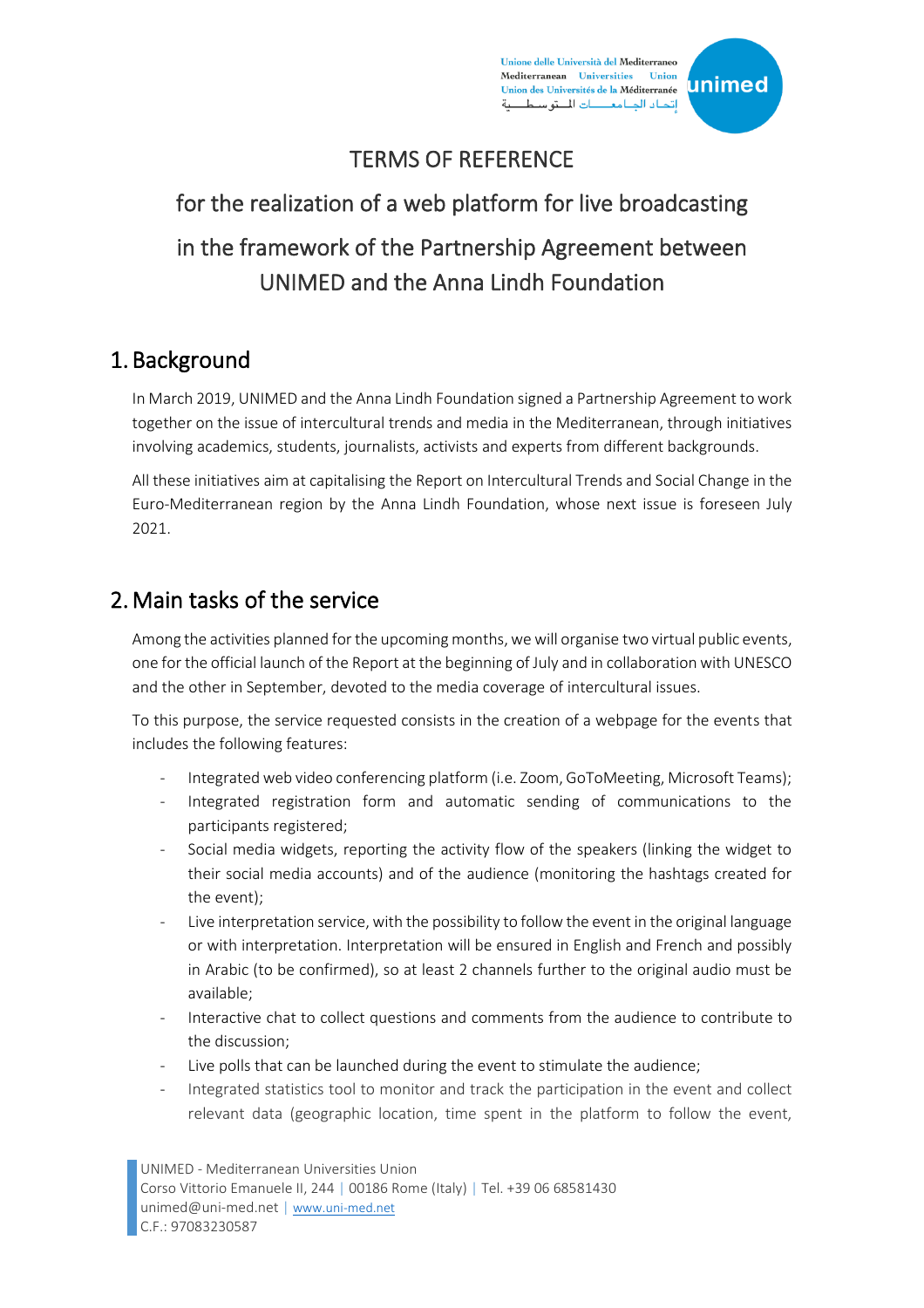

number of connections, etc.). These analytics should be easily downloadable and exploitable for reporting.

The provider appointed will be also asked to appoint one or more persons within its team to follow the organisation of the event. During the preparation phase, they will be constantly updated on the organisational aspects (speakers confirmed, presentations and audiovisual material to feed the platform and to be broadcasted during the event, scripts, questions for the speakers etc.). During the event, they will manage all the technical aspects (for example, launching a presentation or a video when planned in the scripts, launching the live polls, managing the interpretation tools etc.).

## 3. Expected Products

| Product/Service                                                        | <b>Delivery Date</b>                          |
|------------------------------------------------------------------------|-----------------------------------------------|
| Webpage for the first event                                            | 18/06: first architecture of the webpage      |
|                                                                        | 25/06: final version of the webpage with all  |
|                                                                        | features active                               |
| Technical support during the first public event<br>(ALF-UNIMED-UNESCO) | 08/07 (provisional date)                      |
| Webpage for the second event                                           | 10/09: architecture of the webpage adapted to |
|                                                                        | the second event                              |
|                                                                        | 17/09: final version of the webpage with all  |
|                                                                        | features active                               |
| Technical support during the second public event<br>(ALF-UNIMED)       | 28/09 (provisional date)                      |

In specific terms, the provider appointed is expected to deliver:

## 4. Contract Period

The contract shall be carried out from its signature until mid-October 2021.

## 5. Form of Contract

Goods or services ordered in the framework of the Partnership Agreement between the Anna Lindh Foundation and UNIMED shall be rendered in accordance with the conditions of contract. For the purpose of the specific services required, the Contractor is UNIMED - Mediterranean Universities Union.